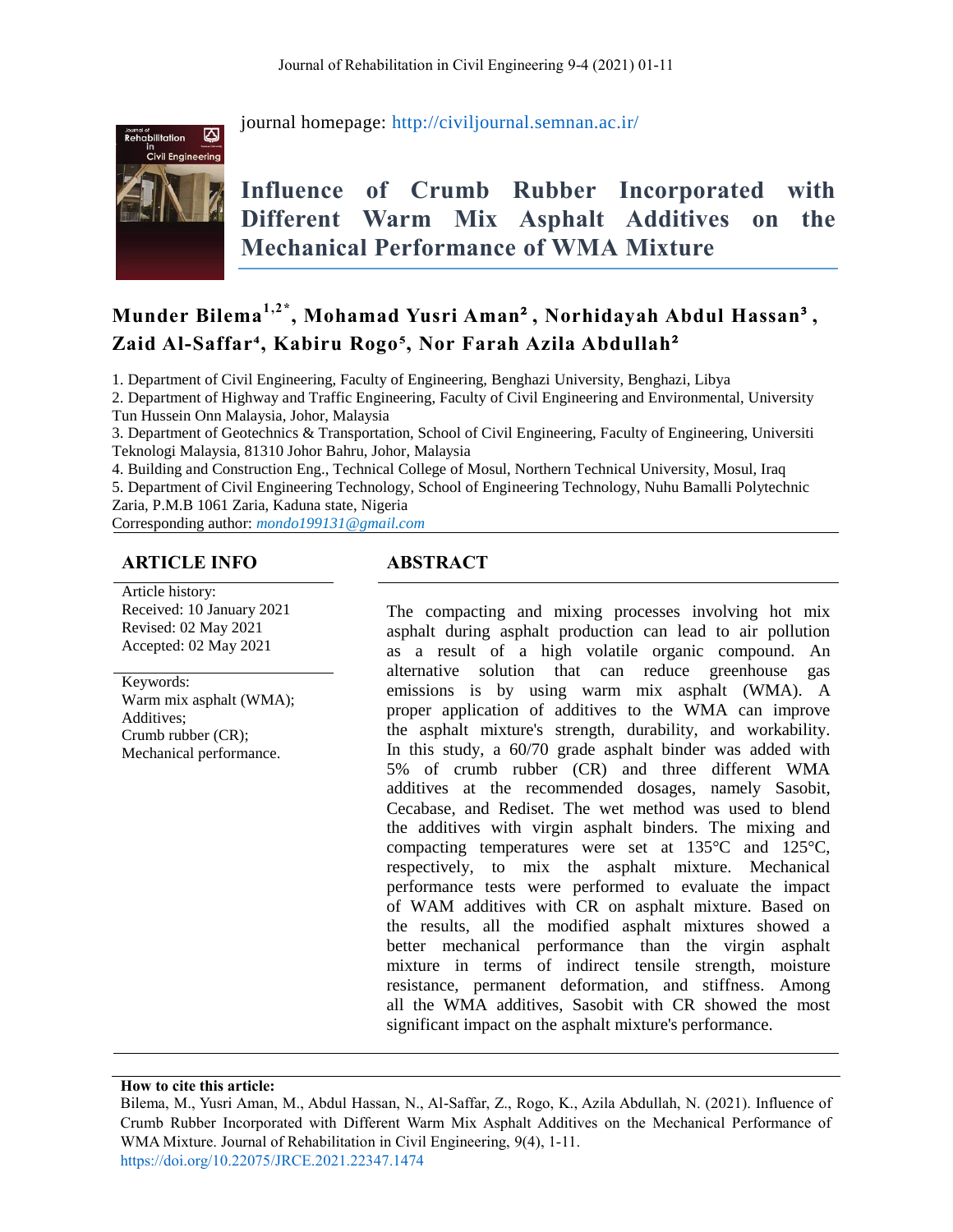#### **1. Introduction**

Over the years, the asphalt industry has been exploring ways to reduce fuel consumption to ensure a lower emission rate of greenhouse gases (GHG) that can contribute to poor air quality. Recent technological advancements enabled the more efficient production of conventional hot mix asphalt at lower paving temperatures without compromising its pavement performance. In the asphalt industry, bituminous mixture production involves continuous heating of the aggregate before being coated with bitumen. This process leads to an escalated fuel costs, apart from increased emission of hazardous chemicals and greenhouse gases (GHG). These emissions also exposed the workers to hazardous substances such as fumes and polycyclic aromatic hydrocarbon.

In line with the increased awareness of global warming issues, sustainable development has been gaining increasing attention from industries worldwide [1]. For the asphalt industry, this can be achieved by lowering the asphalt mixing and compaction temperatures using the warm-mix asphalt (WMA) technology. This technology received positive responses from many researchers, road builders, and government road agencies based on various laboratory and field studies. Thus, it is a potential technology to be explored for the improvement of the asphalt industry. In addition, the reduction of binder viscosity during the mixing results also leads to a decrease in the mixing production temperature. Subsequently, the reduction in energy consumption also contributes to lower GHG emission and environmental pollution [1, 2].

According to Hossain et al., [3], WMA technology is one of the latest developed technologies in the asphalt industries that not only lower GHG emission but also reduce energy consumption. The mixing and compaction temperatures are reduced by a range of 15-60°C during the production and paving processes. As a result, the utilisation of this technology enables the asphalt industry to lower its carbon footprint and plant production costs due to lower energy demand. It is also more environmentalfriendly with lower production of anthropogenic emissions into the atmosphere [4–6]. However, the reduction of temperatures in the mixing and compaction process is achieved by reducing the binder viscosity to a lower level than those traditionally required in hot asphalt mix production. Such alternation can result in incomplete drying of the aggregate. Consequently, the moisture trapped in the coated aggregate may reduce the aggregatebitumen bonding and affect the strength of the pavement and shorten its design life.

In the last decade, many studies that evaluated warm asphalt mixtures have been published. Airey et al., [7] assessed the moisture susceptibility of warm mix asphalt prepared with granite and limestone aggregates that were added with crushed granite filler and anti-stripping agent by using the saturated aging tensile stiffness test. The results indicated that the mixture incorporating anti-stripping agents exhibited improved moisture susceptibility with a higher retained stiffness value than those with crushed granite filler. Table 1 shows a summary of laboratory test findings on the effects of WMA additives in asphalt incorporated of crumb rubber.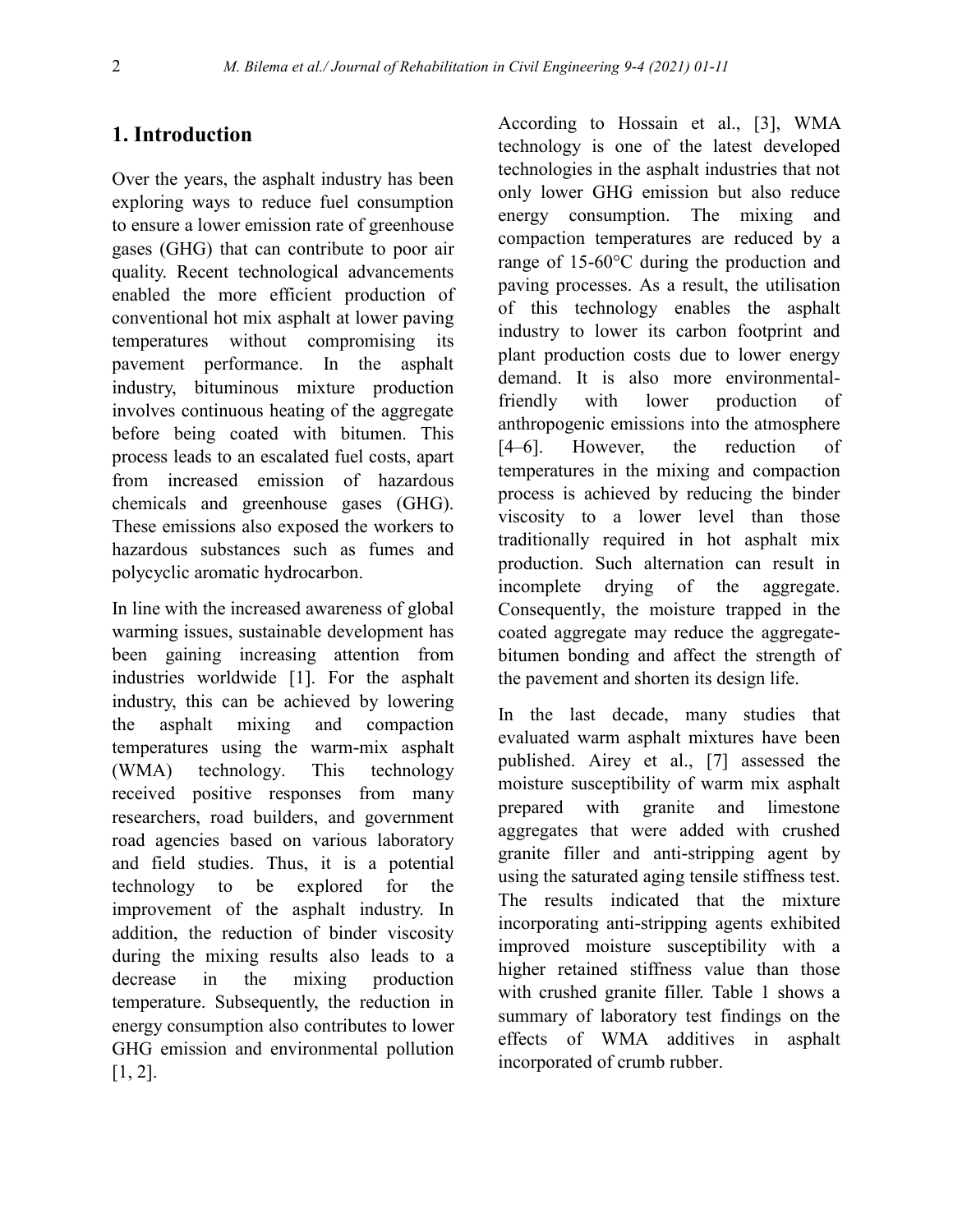| Refs   | WMA name                                    | WMA (%)                  | CR(%)        |           | Results                                                                                                          |  |
|--------|---------------------------------------------|--------------------------|--------------|-----------|------------------------------------------------------------------------------------------------------------------|--|
| [8]    | Licomont BS 100                             | 4                        | 15 and<br>20 |           | Both WAM additives raise the complex modulus value,<br>improved the rutting resistance, and lowering phase angel |  |
|        | Sasobit                                     | 4                        |              | $\bullet$ | value.<br>The addition of crumb rubber enhanced the performance of<br>the low and high temperature.              |  |
| $[9]$  | Sasobit                                     |                          | 20           | $\bullet$ | WMA additives decreased the viscosity and low-                                                                   |  |
|        | Licomont BS 100                             | 2 and 4                  |              |           | temperature performance of crumb rubber asphalt binder.                                                          |  |
|        | Asphaltan A                                 |                          |              |           | Among all WMA additives, Sasobit has the most significant                                                        |  |
|        |                                             |                          |              |           | impact on crumb rubber asphalt binder performance.                                                               |  |
| $[10]$ | Sasobit                                     |                          |              | $\bullet$ | WMA additives with crumb rubber reduce the indirect                                                              |  |
|        | Aspha-min                                   |                          | 15 and<br>20 |           | tensile strength, rutting resistance, and stiffness modulus                                                      |  |
|        |                                             |                          |              |           | compared to hot mix asphalt.                                                                                     |  |
|        |                                             |                          |              |           | Sasobit additive gives better asphalt mixture performance                                                        |  |
|        |                                             |                          |              |           | than Aspha-min additive.                                                                                         |  |
|        | Synthetic wax (CB)<br>Surfactant agent (IL) | 3<br>$\overline{0.5}$    |              | $\bullet$ | ITS and TSR values for CR incorporating the WMA                                                                  |  |
|        | Polyphosphorc acid (IR)                     | $\mathbf{1}$             |              |           | additives were within the requirements of test standards.                                                        |  |
| $[11]$ |                                             |                          | 20           | ٠         | CR incorporating the WMA additives improved the coating<br>ability for asphalt mixture.                          |  |
|        | Foaming liquid (WM)                         | 0.6                      |              | ٠         | The addition of WMA additives incorporating crumb                                                                |  |
|        |                                             |                          |              |           | rubber drove to reduce the viscosity.                                                                            |  |
|        | Sasobit                                     |                          | 10           | $\bullet$ | The compaction temperature reduces with the addition of                                                          |  |
|        | Aspha-min                                   |                          |              |           | crumb rubber and WMA additives.                                                                                  |  |
| $[12]$ |                                             |                          |              |           | The addendum of WMA additives into CR mixtures                                                                   |  |
|        |                                             |                          |              |           | resulted in the raise of %VFA value and the lowering of                                                          |  |
|        |                                             |                          |              |           | %VMA value.                                                                                                      |  |
|        | Aspha-min                                   |                          | 10           | $\bullet$ | The increment in the mixing and compaction temperatures                                                          |  |
|        | Sasobit                                     |                          |              |           | related to the addendum of CR can be balanced by adding                                                          |  |
|        |                                             |                          |              |           | the WMA additives.                                                                                               |  |
| $[13]$ |                                             |                          |              |           | The addendum of Sasobit to rubberized asphalt binder                                                             |  |
|        |                                             |                          |              |           | significantly minimizes the viscosity of the binders. In                                                         |  |
|        |                                             |                          |              |           | contrast, the addendum of Aspha-min did not impact the                                                           |  |
|        | Synthetic                                   |                          |              | $\bullet$ | viscosity of the rubberized asphalt binders.<br>Both WMA additives enhanced fatigues and high-                   |  |
|        | microcrystalline wax                        |                          |              |           | temperature performance and decreased the performance of                                                         |  |
| $[14]$ |                                             |                          |              |           | the low temperature.                                                                                             |  |
|        | Liquid chemical                             |                          |              |           | Crumb rubber has a significant effect on fatigues and high-                                                      |  |
|        |                                             |                          |              |           | temperature performance.                                                                                         |  |
|        | Sasobit                                     | $\overline{c}$           |              | ٠         | WMA additives improved the dynamic contact angle.                                                                |  |
| $[15]$ | Advera                                      | 6                        |              | ٠         | The Advera additive showed superior performance among                                                            |  |
|        | Rediset                                     | $\overline{c}$           |              |           | all the other WMA additives.                                                                                     |  |
|        | Sasobit                                     | 4                        |              | $\bullet$ | Both WMA additives decreased the temperature                                                                     |  |
|        | Commercial Organic                          |                          | 15           |           | susceptibility and enhanced the high-temperature                                                                 |  |
| $[16]$ |                                             |                          |              |           | performance of CR asphalt binder.                                                                                |  |
|        | Additive (CW)                               | 4                        |              | ٠         | Sasobit with CR has a considerable impact on the asphalt                                                         |  |
|        |                                             |                          |              |           | binder's workability, while the CW has a slight effect on the                                                    |  |
|        |                                             |                          |              |           | CR asphalt binder workability.                                                                                   |  |
| $[17]$ | Fischer-Tropsch (F-T)<br>wax $(A1)$         |                          |              |           |                                                                                                                  |  |
|        | Montan wax (A2)                             |                          |              |           | The WMA additives incorporation CR asphalt binder can                                                            |  |
|        | Refined Montan wax                          | $\boldsymbol{\varDelta}$ | 20           |           | reduce the mixing and compaction temperature by 30°C                                                             |  |
|        | (A3)                                        |                          |              |           | when compared with virgin asphalt mixture.                                                                       |  |
|        | Synthetic fatty acid (A4)                   |                          |              |           |                                                                                                                  |  |

**Table 1.** Laboratory researches on the effect of CR incorporating WAM additives in asphalt.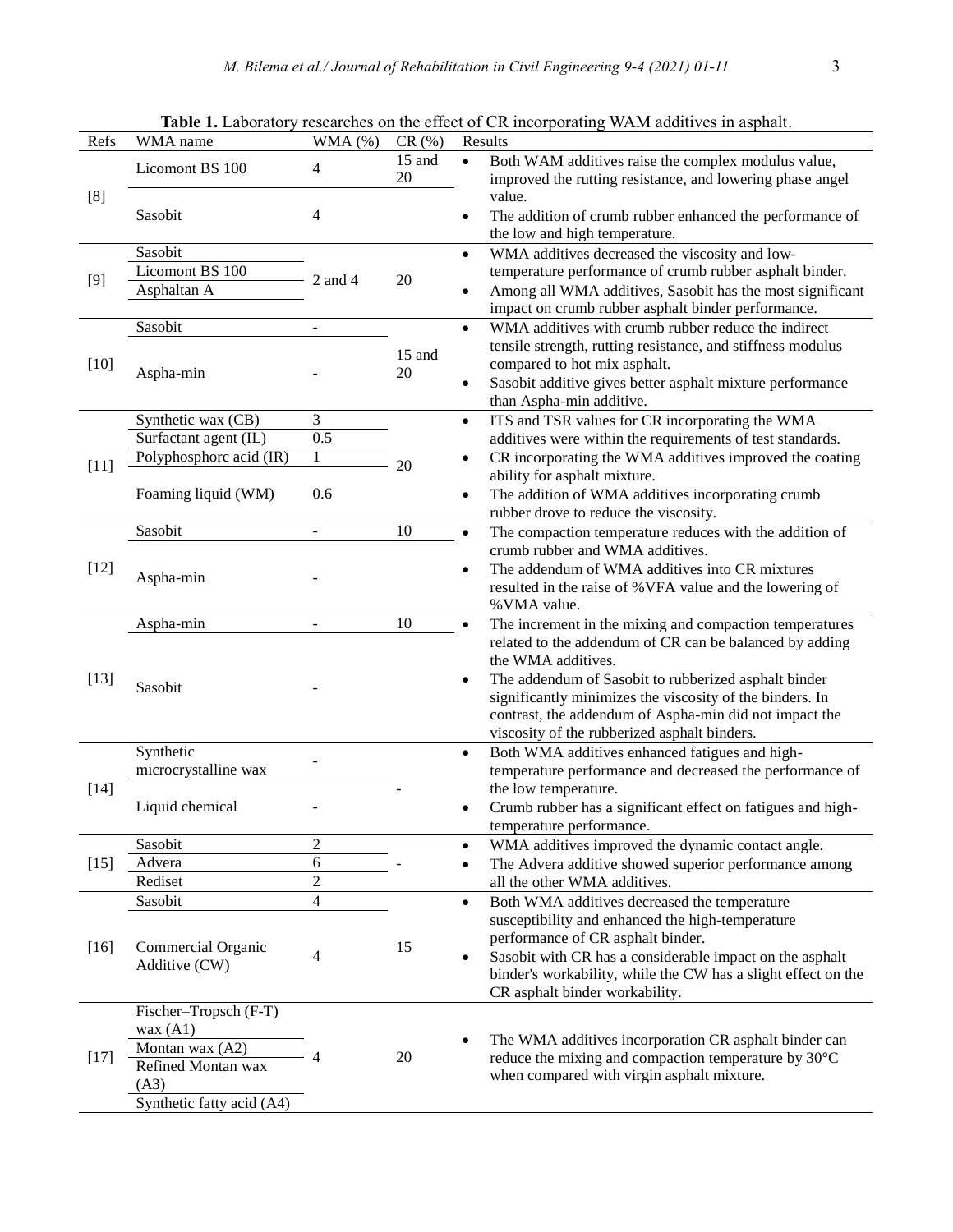The majority of the studies focused on the asphalt binder performance rather than the asphalt mixture performance.

Aman et al., [18] conducted a study to assess the moisture damage of asphalt mixtures that contain hydrated lime, quarry dust filler, and pavement modifier as an anti-stripping agent. It aimed to evaluate the adhesion of loose mix in the presence of water and the moisture susceptibility by using the indirect tensile strength test. The result indicated pavement modifier was incorporated in the mix as an anti-stripping agent and the WMA additive showed better resistance to moisture damage and improved aggregate bitumen coating. Apart from that, the use of the warm additives in asphalt mixes and their performances have also been investigated by Kristjánsdottir et al., [19], Prowell et al., [20], and Xiao et al., [21]. All the studies indicated that WMA additives improved the overall performance of asphalt compared to virgin asphalt.

However, Ma et al., [22] reported that despite the benefits of WMA, the reduced asphalt binder viscosity of the warm asphalt mixes could result in incomplete drying of the aggregate interface, subsequently influenced the bond strength between asphalt binder and aggregate when exposed to loading and environmental conditions. Furthermore, the binder viscosity reduction also affects the binder rheology and the homogeneous distribution in the asphalt binder during the mixing process [23–26]. To overcome this, crumb rubber is one of the waste materials that has been introduced to improve the mixture properties, especially the stiffness. Bilema et al., [27] investigated asphalt mixes that were prepared with various CR particle sizes aimed at enhancing the stiffness of asphalt mixtures. The results indicated that an increase in the size of CR particles led to an increased ITS and a decreased moisture resistance. This study set out to bridge the

gap by assessing the effects of CRincorporated WMA additives on the mechanical performance of asphalt mixture. This study aimed to assess the impact of CRincorporated WMA additives on the moisture damage, strength, and rutting behaviour of asphalt mixture.

#### **2. Materials and methods**

The 60/70 asphalt binder penetration grade was used in this study. The aggregate was supplied by Hanson Industries Sdn Bhd, and 9.5 Nominal Maximum Aggregate Size (NMAS) gradation was used. Crushed granite aggregates were washed, dried, and sieved into a selected size range according to research conducted by Bilema et al., [28]. The CR size of 0.15 mm was collected from Miroad Rubber Industries Sdn Bhd. Three warm mix additives were used, including two organic additives (Sasobit and Rediset) and one chemical additive (Cacebase). The dosages of the WMA additives were selected based on the recommendations from previous studies [29–31]. Table 2 displays the composition of the modified and original asphalt binders.

**Table 2.** Composition of the modified and virgin asphalt binders.

| asphare officials. |                   |                 |                      |  |  |  |  |
|--------------------|-------------------|-----------------|----------------------|--|--|--|--|
| ID                 | Asphalt<br>binder | Crumb<br>rubber | Warm mix<br>additive |  |  |  |  |
|                    | $(\%)$            | $(\%)$          | $(\%)$               |  |  |  |  |
| PG 64/22           | 100               |                 |                      |  |  |  |  |
| Sasobit $+5\%$ CR  | 100               | 5               | 1.5                  |  |  |  |  |
| $Cecabase+5\%CR$   | 100               | 5               | 0.44                 |  |  |  |  |
| Rediset+5%CR       | 100               | 5               | 1.5                  |  |  |  |  |

Figure 1 illustrates the mixing process of the asphalt binder incorporating 5% of crumb rubber. Crumb rubber of 0.15 mm sizes was prepared in a homogenous mixture using a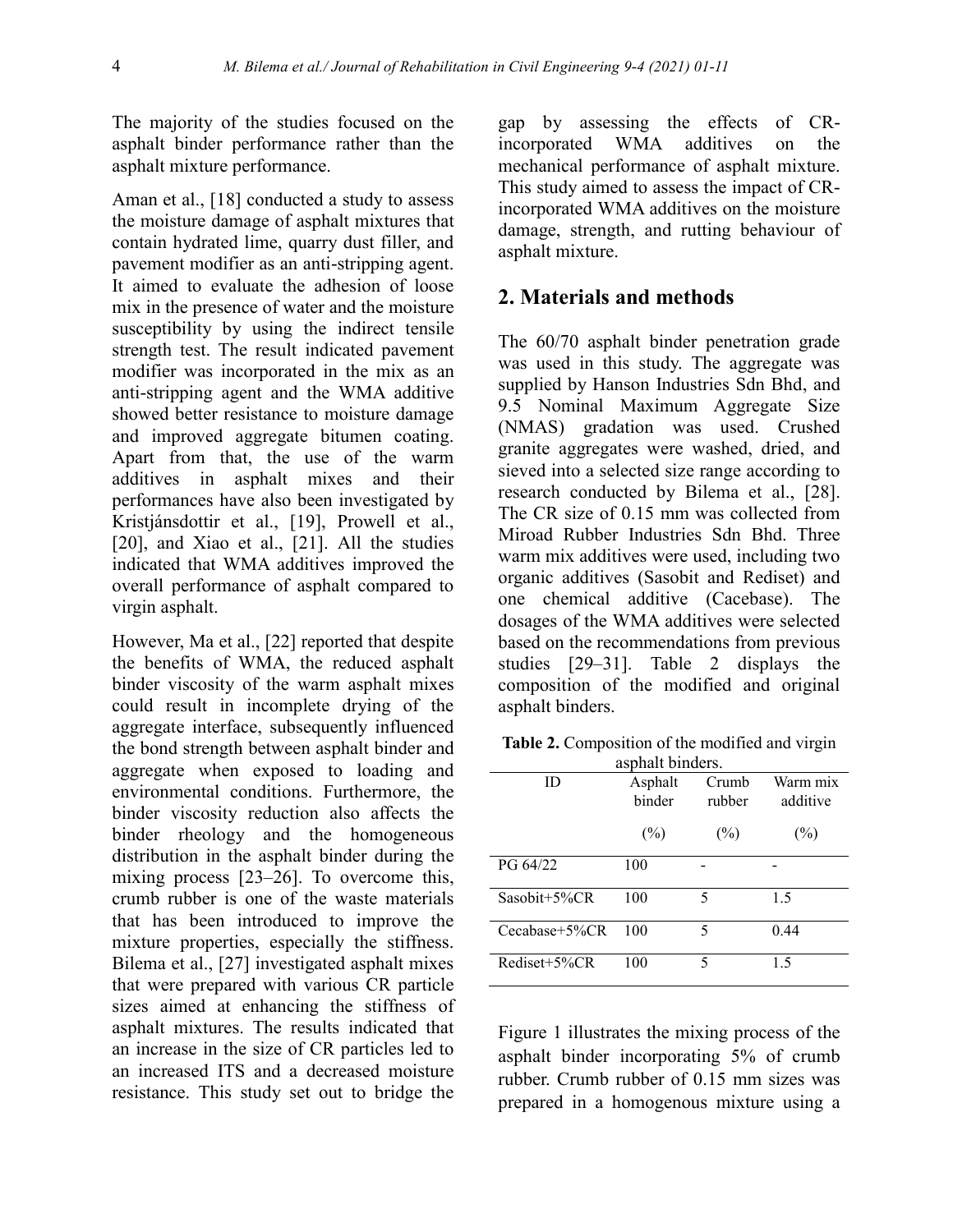high shear mixer for 700 rpm at 177<sup>°</sup>C in 30 minutes continuously [32]. Each additive was added separately and mixed with the asphalt binder for 1000 rpm at 120°C in 10 minutes. The modified asphalt binders were applied immediately after the blending process to prevent separation from storage. Furthermore, modified bitumen and aggregates were pre-heated for four hours in an oven before mixing them together with the asphalt mixer apparatus. The asphalt mixture was mixed and compacted at a temperature of 135°C and 125°C respectively. The loose mixture was then put back into the bowl and placed in an oven for short-term aging for two hours at the compaction temperature before compacted with the Superpave Gyratory Compactor.



**Fig. 1.** The mixing process for the modified asphalt.

The optimum asphalt binder content was selected at 6% for the virgin asphalt mixture and 6.25% for the modified asphalt mixture. A total of 60 specimens were prepared for mechanical performance tests (Table 3). The standard air voids for indirect tensile strengths (ITS), resilient modulus, and dynamic creep tests was 4% while the air voids requirement for moisture damage test was 7%. To achieve specimens with  $7\% \pm 0.5$ 

air void, the  $N_{\text{design}}$  was reduced from 100 to 65 gyrations.

**Table 3.** Mechanical performance tests methods.

| Asphalt<br>mixture tests | <b>Tests</b><br>Method |  | Parameters                               |
|--------------------------|------------------------|--|------------------------------------------|
| Indirect<br>tensile      | <b>AASHTO</b><br>T283  |  | Test temperature<br>at<br>$25^{\circ}$ C |
| strengths                |                        |  | 4% air voids                             |
| Moisture                 | <b>AASHTO</b>          |  | 7% air voids                             |
| sensitivity              | T <sub>283</sub>       |  | Saturated 70%<br>to                      |
|                          |                        |  | 80%<br>for<br>wet                        |
|                          |                        |  | samples<br>Water bath for<br>24          |
|                          |                        |  | at $60^{\circ}$ C<br>for<br>hours        |
|                          |                        |  | wet samples                              |
| Resilient                | <b>ASTM</b>            |  | Test temperature<br>at                   |
| modulus                  | D4123                  |  | $25^{\circ}$ C                           |
|                          |                        |  | 4% air voids                             |
|                          |                        |  | Preconditioning                          |
|                          |                        |  | pulse: 5 seconds                         |
|                          |                        |  | Poisson's: $0.35$                        |
|                          |                        |  | Force: 1000N                             |
| Dynamic                  | <b>NCHRP</b>           |  | Test Temperature at                      |
| creep                    | $9-19$                 |  | $40^{\circ}$ C                           |
| (permanent               |                        |  | 4% air voids                             |
| deformation)             |                        |  | No of Cycles: 3600<br>cycles             |
|                          |                        |  | Loading<br>wave:<br>Haversine            |
|                          |                        |  |                                          |

#### **3. Results and discussion**

3.1. Effect of CR-incorporated WMA additives on indirect tensile strength (ITS)

The strength of the asphalt mixture can be measured by the ITS test at room temperature of 25°C based on the ASSTHO T-283. The asphalt mixture with a low ITS value can display cracking issues [33, 34]. Fig. 2 shows the impact of CR and different WMA additives on the ITS. Research outcomes indicated that all asphalt mixtures with WMA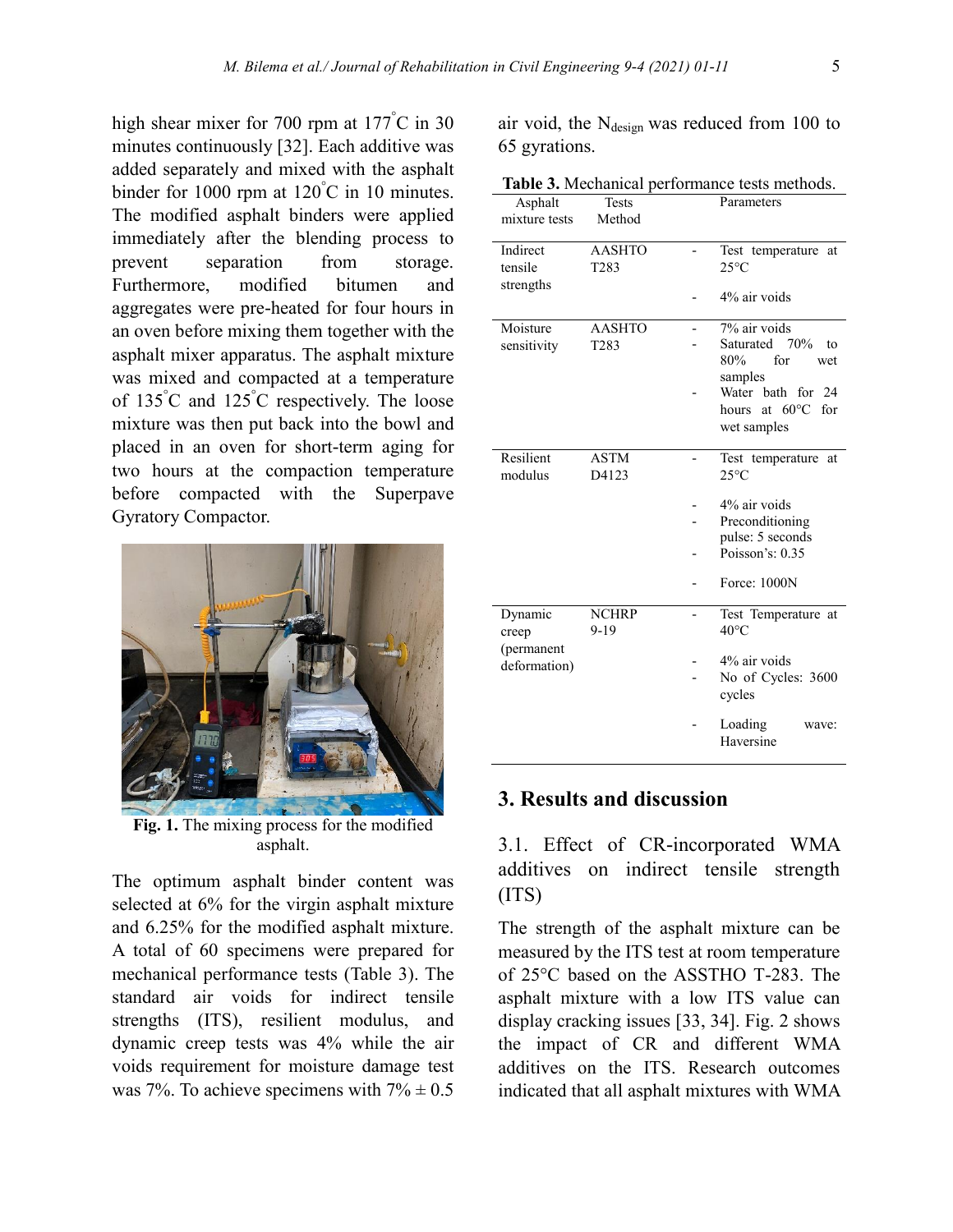additives and CR have a superior ITS result in comparison with the virgin asphalt mixture. The same finding was found by Shu et al., [26]. Another previous study also reported that the addition of CR resulted in an improved ITS value of the asphalt mixture [35]. The asphalt mixture with Sasobit and CR showed the highest ITS with an increase of 22.6% when compared to the virgin asphalt mixture. The increment was only 20.5% with the addition of Rediset and CR. This behavior supports the finding of a study done by Bagi et al., [36]. They concluded that the Rediset leads to an increase in the ITS value compared to the asphalt mixture without the Rediest additive. However, the addition of Cecabase with CR showed the lowest ITS with 798 kPa. In summary, the WMA additives incorporating the CR drove to enhance the bonding between the asphalt binder and aggregate; resulting in increasing the asphalt mixture's strength compared with the virgin asphalt mixture.



**Fig. 2.** Indirect tensile strength result of the modified and virgin asphalt mixtures.

# 3.2. Effect of CR incorporated-WMA additives on moisture resistance

The moisture damage was measured based on ASSTHO T-283. Moisture sensitivity test was used to assess the ability of the asphalt mixture to resist any moisture damage. Strong bonding between the aggregate and asphalt binders can result in high resistance to moisture [28]. Fig. 3 shows the moisture damage results of virgin and modified asphalt mixtures. Furthermore, modified asphalt mixture with WMA additives and CR also demonstrated higher wet and dry ITS values than the virgin asphalt binder. The asphalt mixture with CR and Sasobit exhibited the highest dry and wet ITS with 334 kPa and 282 kPa, respectively. Among the three WMA additives, the asphalt mixture with Sasobit and CR showed a higher tensile strength ratio (TSR) than the other two additives. Therefore, the Sasobit with CR had a higher resistance towards moisture damage. From the result of the TSR for Sasobit with CR, it concluded that the addition of Sasobit with CR led to enhanced adhesion between the aggregate and asphalt binder. This was in line with the finding of a recent study that reported a more superior resistance to the moisture damage by the Sasobit compared to other WMA additives [33]. In this study, all the modified asphalt mixtures produced a lower TSR than the virgin asphalt mixture. A slight decrement in TSR for the modified asphalt mixture can be attributed to the CR addition, as concluded by previous research [28]. The asphalt mixture with Cecabase and CR had a significant TSR result of 84.3%. Among the three WMA additives, the Rediset with CR had the lowest TSR (82.3%). Additionally, the TSR of both virgin and modified asphalt mixtures passed the requirement of the moisture sensitivity test with TSR of higher than 80%.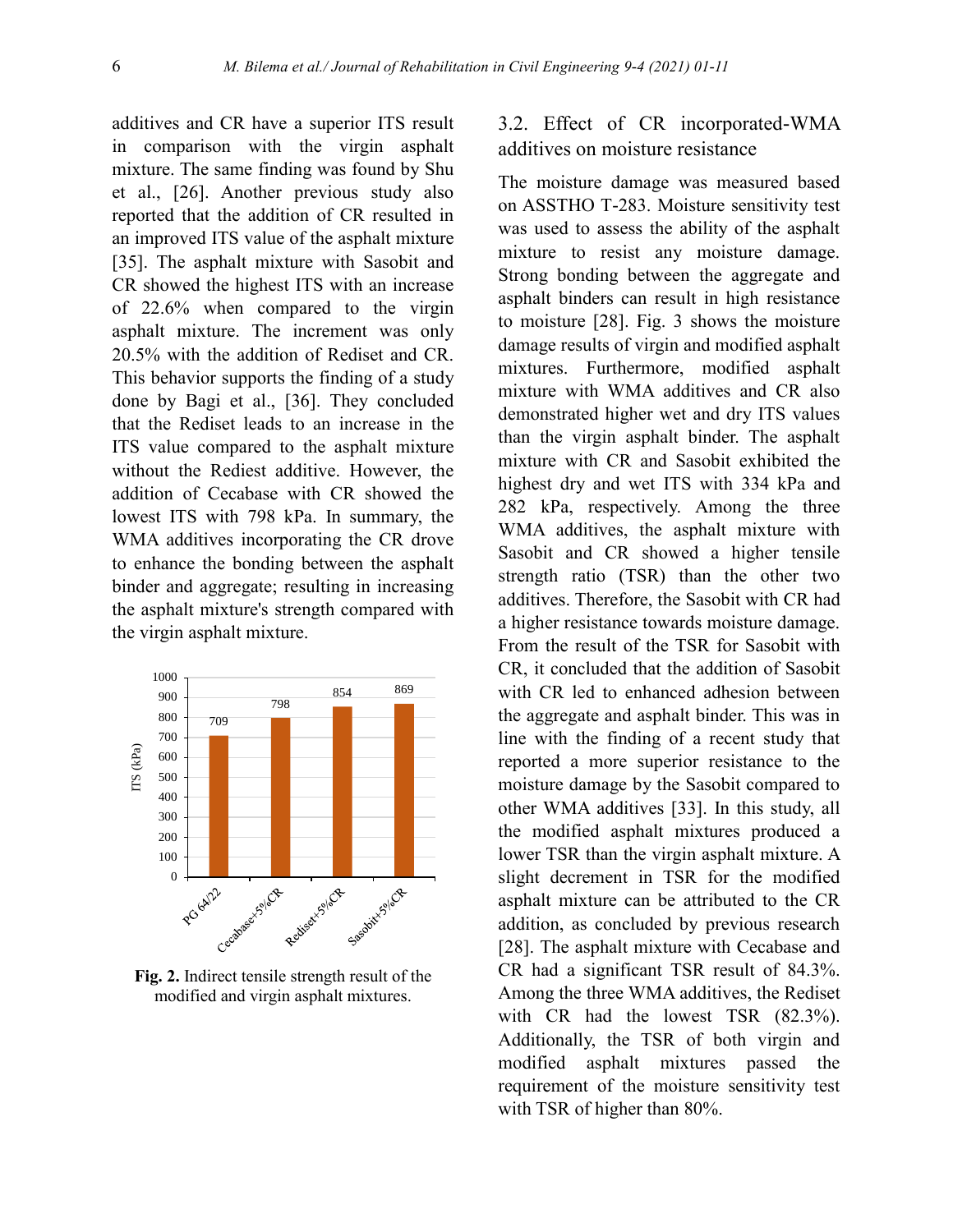

**Fig. 3.** Effect of the crumb rubber and WMA additives on the resistance of moisture damage.

# 3.3. Effect of CR-incorporated WMA additives on resilient modulus

The resilient modulus test is used to measure the stiffness level of the asphalt mixture at room temperature of 25°C. In this study, it was conducted according to ASTM D4123 using Universal Testing Machine (UTM). Fig. 4 displays the effect of various WMA additives with CR on the resilient modulus of the asphalt mixtures. From the results, all asphalt mixtures with WMA additives and CR exerted a significant impact on the resilient modulus. The resilient modulus values for the asphalt mixture content of Rediset and Cecabase with CR were 1983 MPa and 1643 MPa, respectively. Furthermore, the asphalt mixture with Sasobit and CR recorded a massive stiffness modulus that was equivalent to twice the value of the virgin asphalt mixture. The huge increment in the stiffness results for the modified asphalt mixture following the addition of the CR was in agreement with previous research [37].



**Fig. 4.** Stiffness results for the modified and virgin asphalt mixtures.

# 3.4. Effect of CR-incorporated WMA additives on permanent deformation

The permanent deformation of the asphalt mixture was assessed based on the NCHRP 9-19. The permanent deformation test was conducted by using the Universal Testing Machine UTM at 40°C. Fig. 5 shows the effects of different WMA additives with CR on the permanent deformation of the asphalt mixture. The results showed that the asphalt mixtures with WMA additives and CR exhibited lower permanent deformation values as a result of increased resistance to the rutting behaviour compared to the virgin asphalt mixture. This finding was consistent with previous research done by Moreno et al., [35]. In short, lower permanent deformation can lead to higher resistance in the rutting behaviour of the asphalt mixture. Among all the WMA additives, the Sasobit with CR exerted the biggest impact on the permanent deformation of the asphalt mixture. Besides, the asphalt mixtures with CR-incorporated Rediset and Cecabase also showed 18.7% and 36% of decrement in the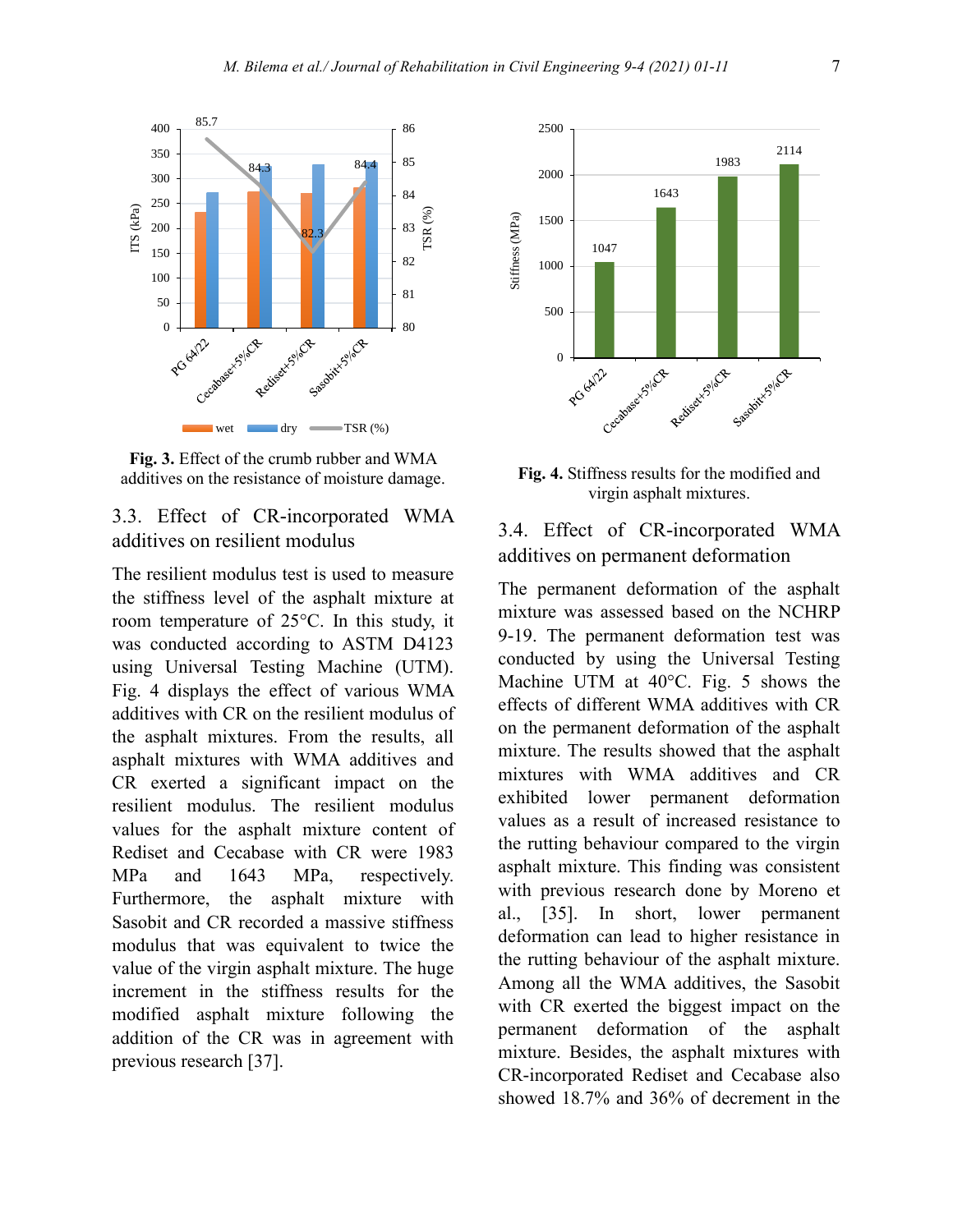values of permanent deformation respectively when compared to virgin asphalt mixture. Figures 4 and 5 show the inverse relationship between stiffness and permanent deformation whereby an increase in the stiffness value lowered the permanent deformation value. In other words, increasing the stiffness of the asphalt mixture would lead to an enhanced rutting resistance.



**Fig. 5.** Impact of various WMA additives with crumb rubber on the permanent deformation of asphalt mixtures.

## **4. Conclusion**

Based on the assessment of the mechanical performances, this study concluded that WMA additives can reduce the mixing and the compacting temperature by 30°C. Thus, a decreased level of energy is needed to mix and compact the asphalt mixture, thus potentially reduce GHG emission. Furthermore, all the asphalt mixtures with WMA additives and CR passed the requirements of moisture sensitivity test with TSR higher than 80%. It was also found that the combination of WMA additives and CR improved the stiffness of the asphalt mixture as they recorded higher indirect tensile strength and resilient modulus values in

comparison with the virgin asphalt mixture. Additionally, the addition of WMA additives with CR produced asphalt mixture with high resistance to rutting behaviour. In summary, among all the WMA additives evaluated in this study, the Sasobit with CR recorded the most significant impact on the mechanical performance of the asphalt mixture.

#### **Acknowledgments**

Authors wishing to acknowledge Universiti Teknologi Malaysia for providing the research funds (Vote no: Q.J130000. 2451. 09G20).

## **Conflict of interest**

The authors declare no conflict of interest.

### **REFERENCES**

- [1] Silva, H. M. R. D. D., Oliveira, J., Ferreira, C. I. G., & Peralta, E. J. F. (2009). Evaluation of the rheological behaviour of Warm Mix Asphalt (WMA) modified binders.
- [2] Caputo, P., Abe, A. A., Loise, V., Porto, M., Calandra, P., Angelico, R., & Oliviero Rossi, C. (2020). The role of additives in warm mix asphalt technology: An insight into their mechanisms of improving an emerging technology. Nanomaterials, 10(6), 1202.
- [3] Hossain, Z., Zaman, M., O'Rear, E. A., & Chen, D. H. (2012). Effectiveness of water-bearing and anti-stripping additives in warm mix asphalt technology. International Journal of Pavement Engineering, 13(5), 424-432.
- [4] Podolsky, J. H., & Williams, R. C. (2014). Estimation and assessment of high temperature mix performance grade for select bio-based WMA additives.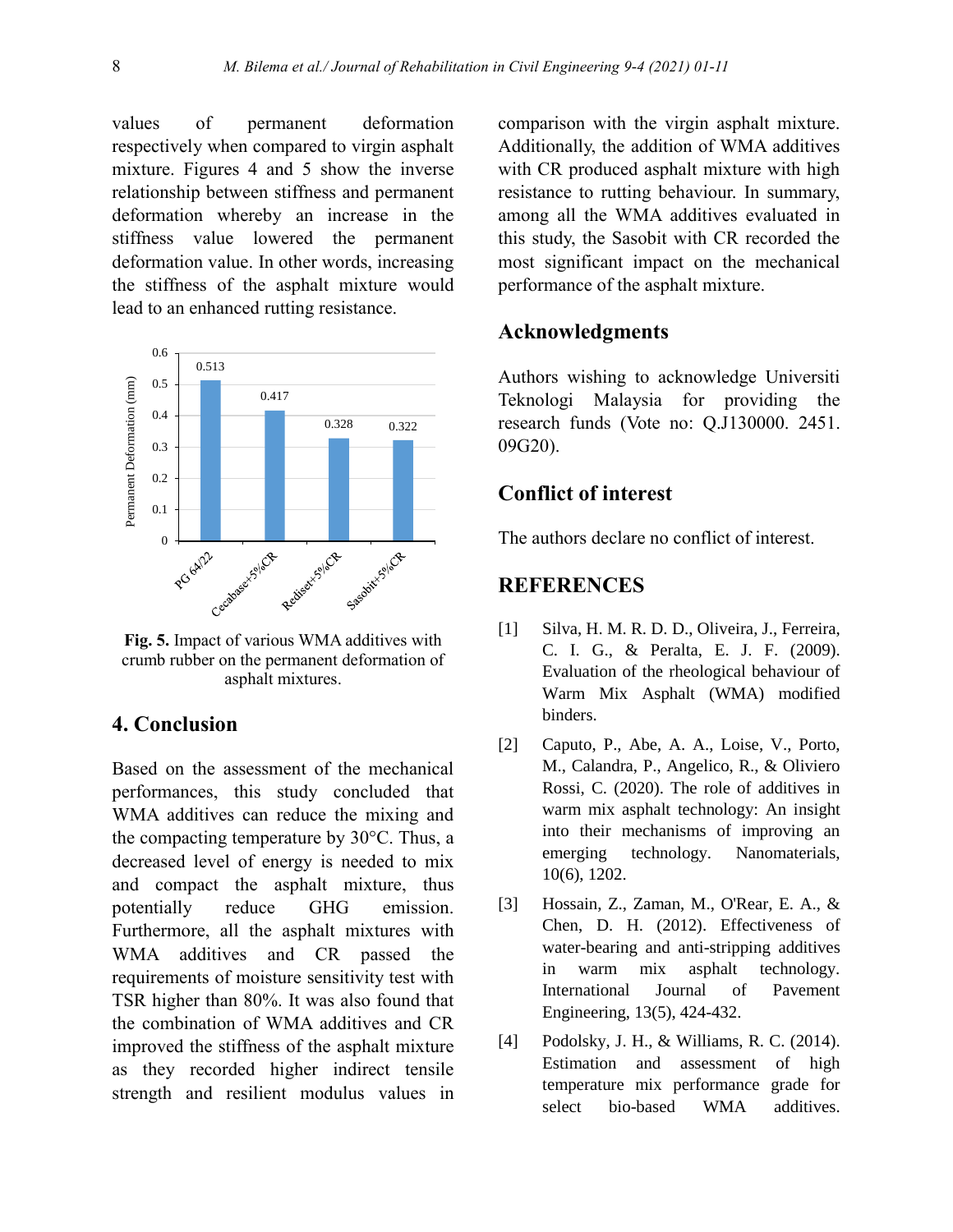Construction and Building Materials, 69, 310-322.

- [5] Guo, N., You, Z., Zhao, Y., Tan, Y., & Diab, A. (2014). Laboratory performance of warm mix asphalt containing recycled asphalt mixtures. Construction and Building Materials, 64, 141-149.
- [6] Kheradmand, B., Muniandy, R., Hua, L. T., Yunus, R. B., & Solouki, A. (2014). An overview of the emerging warm mix asphalt technology. International Journal of Pavement Engineering, 15(1), 79-94.
- [7] Airey, G. D., Collop, A. C., Zoorob, S. E.,  $&$  Elliott, R. C. (2008). The influence of aggregate, filler and bitumen on asphalt mixture moisture damage. Construction and building materials, 22(9), 2015-2024.
- [8] Rodríguez-Alloza, A. M., Gallego, J., & Giuliani, F. (2017). Complex shear modulus and phase angle of crumb rubber modified binders containing organic warm mix asphalt additives. Materials and Structures, 50(1), 77.
- [9] Rodríguez-Alloza, A. M., Gallego, J., Pérez, I., Bonati, A., & Giuliani, F. (2014). High and low temperature properties of crumb rubber modified binders containing warm mix asphalt additives. Construction and Building Materials, 53, 460-466.
- [10] Al-Jumaili, M. A. H., & Al-Jameel, H. A. E. (2015). Influence of selected additives on warm asphalt mixtures performance. Kufa journal of Engineering, 6(2), 49-62.
- [11] Leandri, P., Rocchio, P., & Losa, M. (2014, April). Identification of the more suitable warm mix additives for crumb rubber modified binders. In Proceedings of the 3rd international conference on transportation infrastructure–sustainability, eco-efficiency and conservation in transportation infrastructure asset management (pp. 111-118).
- [12] Akisetty, C. K., Lee, S. J., & Amirkhanian, S. N. (2009). Effects of compaction temperature on volumetric properties of rubberized mixes containing warm-mix additives. Journal of Materials in Civil Engineering, 21(8), 409-415.
- [13] Akisetty, C., Xiao, F., Gandhi, T., & Amirkhanian, S. (2011). Estimating correlations between rheological and engineering properties of rubberized asphalt concrete mixtures containing warm mix asphalt additive. Construction and Building Materials, 25(2), 950-956.
- [14] Wang, H., Liu, X., Zhang, H., Apostolidis, P., Scarpas, T., & Erkens, S. (2020). Asphalt-rubber interaction and performance evaluation of rubberised asphalt binders containing non-foaming warm-mix additives. Road materials and pavement design, 21(6), 1612-1633.
- [15] Habal, A., & Singh, D. (2017). Moisture damage resistance of GTR-modified asphalt binders containing WMA additives using the surface free energy approach. Journal of Performance of Constructed Facilities, 31(3), 04017006.
- [16] Cao, W. D., Liu, S. T., & Cui, X. Z. (2011). Determination of compacting temperatures of rubberized asphalt mixtures containing warm mix asphalt additives. In Applied Mechanics and Materials (Vol. 99, pp. 875-880). Trans Tech Publications Ltd.
- [17] Rodríguez-Alloza, A. M., & Gallego, J. (2017). Volumetric characteristics and compactability of asphalt rubber mixtures with organic warm mix asphalt additives. Materiales de Construcción, 67(327), 123.
- [18] Aman, M. Y., & Hamzah, M. O. (2014). Effects of anti-stripping additives on moisture sensitivity of warm porous asphalt mixtures. International Journal of Construction Technology and Management, 1(1), 10-16.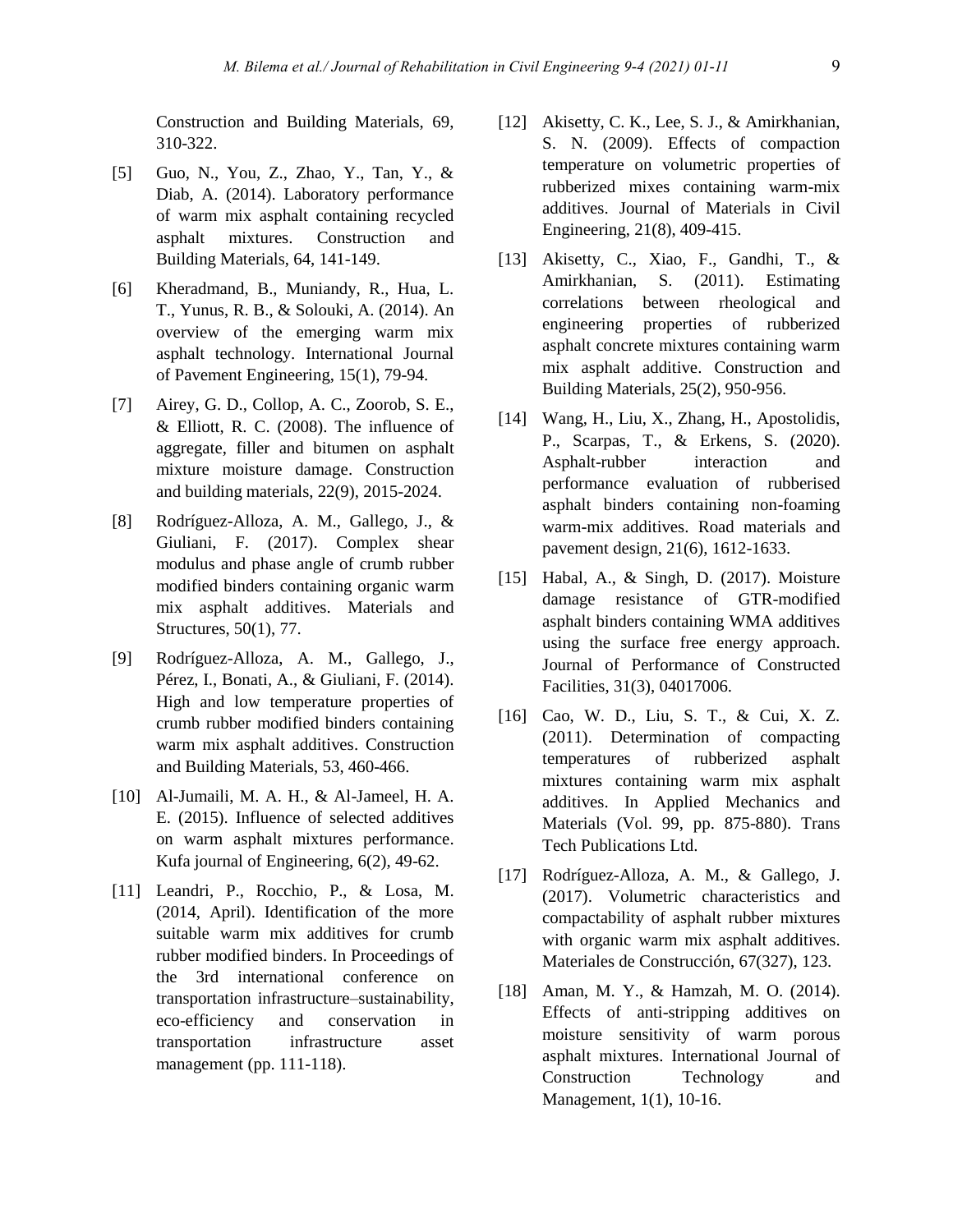- [19] Kristjánsdóttir, Ó., Muench, S. T., Michael, L., & Burke, G. (2007). Assessing potential for warm-mix asphalt technology adoption. Transportation Research Record, 2040(1), 91-99.
- [20] Prowell, B. D., Hurley, G. C., & Crews, E. (2007). Field performance of warm-mix asphalt at national center for asphalt technology test track. Transportation Research Record, 1998(1), 96-102.
- [21] Xiao, F., Zhao, W., Gandhi, T., & Amirkhanian, S. N. (2010). Influence of antistripping additives on moisture susceptibility of warm mix asphalt mixtures. Journal of Materials in Civil Engineering, 22(10), 1047-1055.
- [22] Ma, T., Wang, H., Zhao, Y., Huang, X., & Wang, S. (2017). Laboratory investigation of crumb rubber modified asphalt binder and mixtures with warm-mix additives. International Journal of Civil Engineering, 15(2), 185-194.
- [23] Zhang, J., Liu, G., Xu, L., & Pei, J. (2015). Effects of WMA additive on the rheological properties of asphalt binder and high temperature performance grade. Advances in Materials Science and Engineering, 2015.
- [24] Leng, Z., Padhan, R. K., & Sreeram, A. (2018). Production of a sustainable paving material through chemical recycling of waste PET into crumb rubber modified asphalt. Journal of cleaner production, 180, 682-688.
- [25] Lee, S. J., Akisetty, C. K., & Amirkhanian, S. N. (2008). The effect of crumb rubber modifier (CRM) on the performance properties of rubberized binders in HMA pavements. Construction and Building Materials, 22(7), 1368-1376.
- [26] Shu, X., & Huang, B. (2014). Recycling of waste tire rubber in asphalt and portland cement concrete: An overview.

Construction and Building Materials, 67, 217-224.

- [27] Bilema, M., Aman, M., Hassan, N., Haloul, M., & Modibbo, S. (2021). Influence of crumb rubber size particles on moisture damage and strength of the hot mix asphalt. Materials Today: Proceedings.
- [28] Bilema, M. A., Aman, M. Y., Hassan, N. A., Ahmad, K. A., Elghatas, H. M., Radwan, A. A., & Shyaa, A. S. (2018). Moisture sensitivity of crumb rubber modified modifier warm mix asphalt additive for two different compaction temperatures. E&ES, 140(1), 012072.
- [29] Jamshidi, A., Hamzah, M. O., & Aman, M. Y. (2012). Effects of Sasobit® content on the rheological characteristics of unaged and aged asphalt binders at high and intermediate temperatures. Materials Research, 15(4), 628-638.
- [30] Hamzah, M. O., Golchin, B., Jamshidi, A., & Chailleux, E. (2015). Evaluation of Rediset for use in warm-mix asphalt: a review of the literatures. International Journal of Pavement Engineering, 16(9), 809-831.
- [31] Vaitkus, A., Čygas, D., Laurinavičius, A., & Perveneckas, Z. (2009). Analysis and evaluation of possibilities for the use of warm mix asphalt in Lithuania. The Baltic Journal of Road and Bridge Engineering, 4(2), 80-86.
- [32] Bilema, M. A. M., Aman, M. Y., & Ahmad, K. A. (2017, July). Investigating the Rheological and Physical Properties for Unaged of Crumb Rubber-Modified Binders Containing Warm Mix Asphalt Additive. In Global Civil Engineering Conference (pp. 1389-1400). Springer, Singapore.
- [33] Xie, Z., Shen, J., Fan, W., & Wang, L. (2014). Laboratory investigation of the effect of warm mix asphalt (WMA) additives on the properties of WMA used